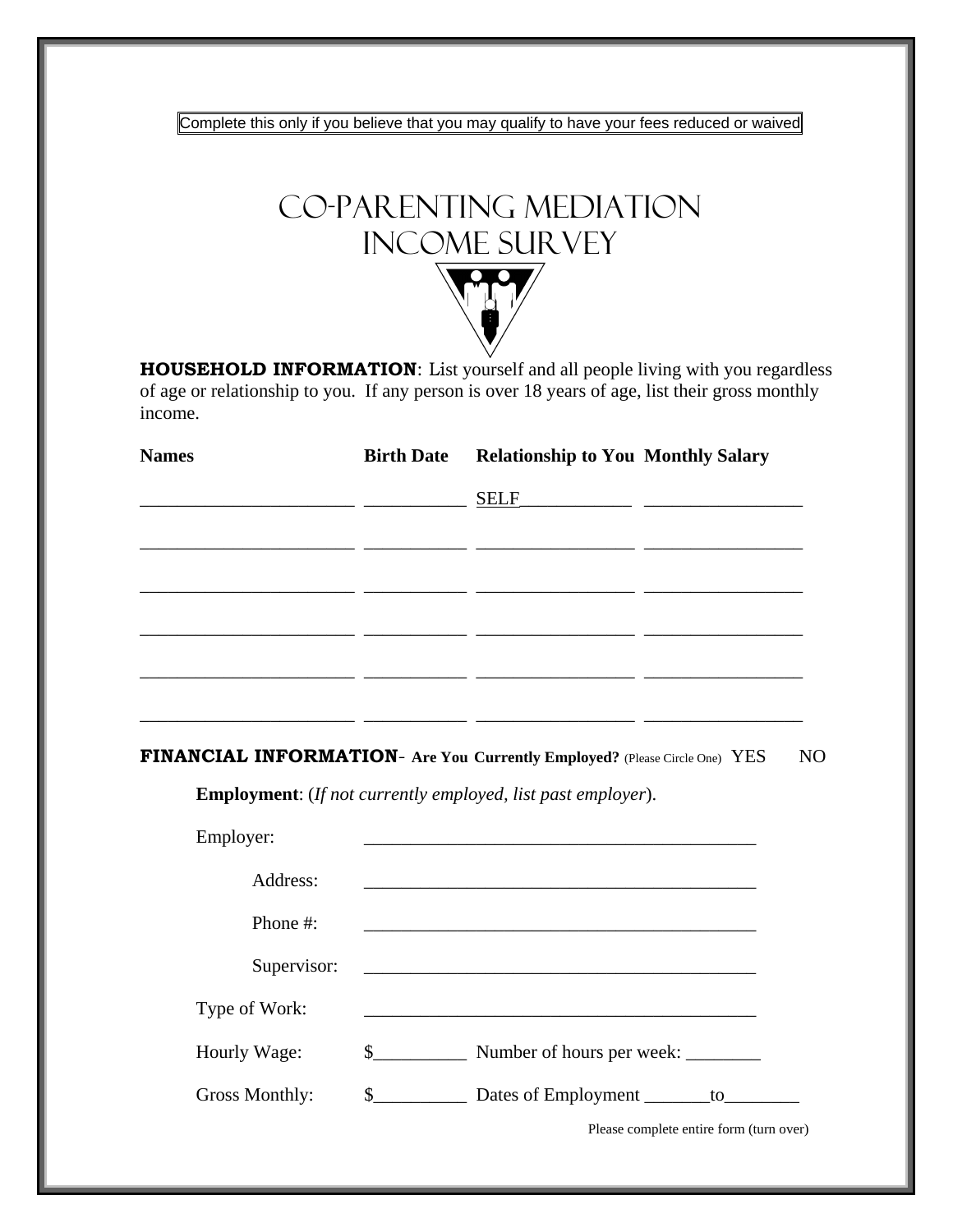| <b>GOVERNMENT BENEFITS</b> $(\sqrt{\ } )$ All that apply |                                                                                                                                                                                                                                                                                                                                                                     |
|----------------------------------------------------------|---------------------------------------------------------------------------------------------------------------------------------------------------------------------------------------------------------------------------------------------------------------------------------------------------------------------------------------------------------------------|
| <b>OAFDC</b>                                             | $\frac{1}{2}$                                                                                                                                                                                                                                                                                                                                                       |
| <b>OTHER INCOME</b> $(\sqrt{})$ All that apply           |                                                                                                                                                                                                                                                                                                                                                                     |
| <b>O</b> Social Security                                 | $\sim$                                                                                                                                                                                                                                                                                                                                                              |
| <b>O</b> Veteran's Pension                               | $\begin{picture}(20,10) \put(0,0){\vector(1,0){100}} \put(15,0){\vector(1,0){100}} \put(15,0){\vector(1,0){100}} \put(15,0){\vector(1,0){100}} \put(15,0){\vector(1,0){100}} \put(15,0){\vector(1,0){100}} \put(15,0){\vector(1,0){100}} \put(15,0){\vector(1,0){100}} \put(15,0){\vector(1,0){100}} \put(15,0){\vector(1,0){100}} \put(15,0){\vector(1,0){100}} \$ |
| <b>O</b> Retirement/Pension                              | $\frac{1}{2}$                                                                                                                                                                                                                                                                                                                                                       |
| O Rental Income                                          | $\frac{1}{2}$                                                                                                                                                                                                                                                                                                                                                       |
|                                                          |                                                                                                                                                                                                                                                                                                                                                                     |
| O Disability Benefits \$                                 |                                                                                                                                                                                                                                                                                                                                                                     |
| <b>O</b> Alimony                                         | s<br>(Paid)<br>\$<br>(Received)                                                                                                                                                                                                                                                                                                                                     |
| <b>O</b> Child Support                                   | \$<br>(Paid)                                                                                                                                                                                                                                                                                                                                                        |
| O Other                                                  | $\mathsf{S}_{\scriptscriptstyle{-}}$                                                                                                                                                                                                                                                                                                                                |
|                                                          |                                                                                                                                                                                                                                                                                                                                                                     |

STATEMENT OF VERIFICATION